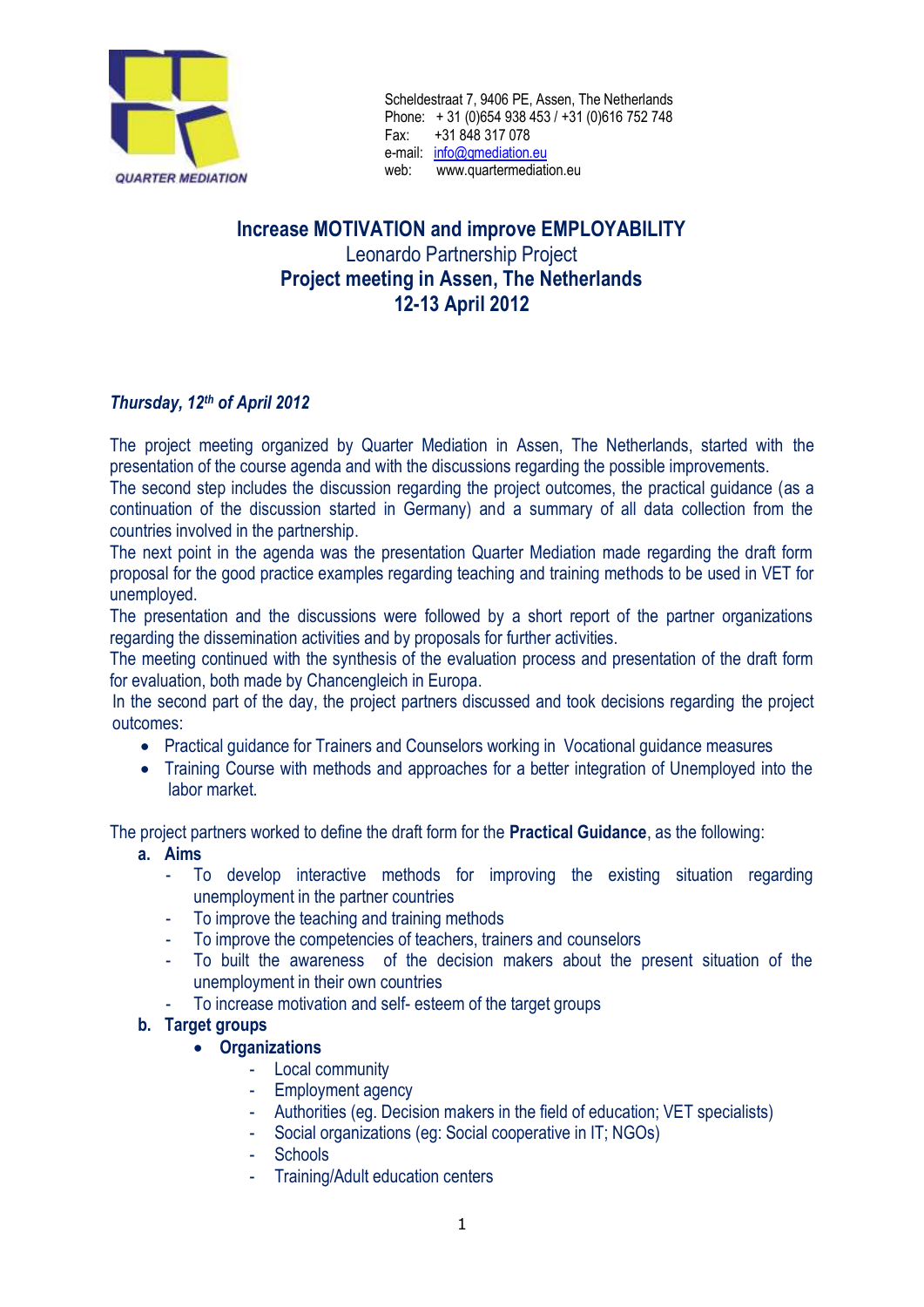

- **Users**
	- First users: teachers; trainers; counsellors working with people in risk of exclusionEnd users (people in risk of exclusion): migrants and refugees; unemployed; people with special needs (eg: disabled, fast learners, ADHD...); drop-out; people in risk with exclusion; ex-offenders

### **c. Content**

- VET systems of education in the partner countries (Annexes/country: diagram+short explanation)
- Unemployment situation in the partner countries (Annexes)
- Short presentation of the unemployement situation in Europe (diagram+ one paragraph from each participant countries)
- Situation of unemployed included in the project target groups, in the partner countries; eg: migrants DE+IS; ex-offenders IT; disadvantaged adults (ex: people with low qualifications) and teenagers) PL; people wit disabilities ES; unemployed NL
- Entrepreneurial education in Europe (1 to 3 paragraphs/country)
- Case studies (at least one/country)
- Methods of training
	- $\checkmark$  General presentation methods
	- $\checkmark$  Good practice example of training methods
	- $\checkmark$  Case studies

#### **The final structure of the Practical guidance is the following:**

- **Introduction** (1 to 3 pages):
	- Description of the outcome (Practical guidance)
	- Short presentation of the unemployment situation in Europe (diagram+ one paragraph from each participant countries)
	- Entrepreneurial education
		- in Europe (1/2 page)
		- In the partner countries (one paragraph/country)
- **Chapter1:** 
	- Project summary (1/2 page)
	- Description of the project partners (Newsletter no.1)
- **Chapter 2:**
- Methods of training focused on working with unemployed/entrepreneurial education
	- $\circ$  Definition of the method + Good practice example of the training method (2 pages) + recommendation: min 1/country & max 2/country
	- o Succesfull stories (2 pages): min 1/country & max 2/country
- **Annexes:**
	- VET systems of education in the partner countries (Annexes/country: diagram+short explanation)- max 1 page/country
	- Unemployment situation in the partner countries (Annexes)– 1 page/country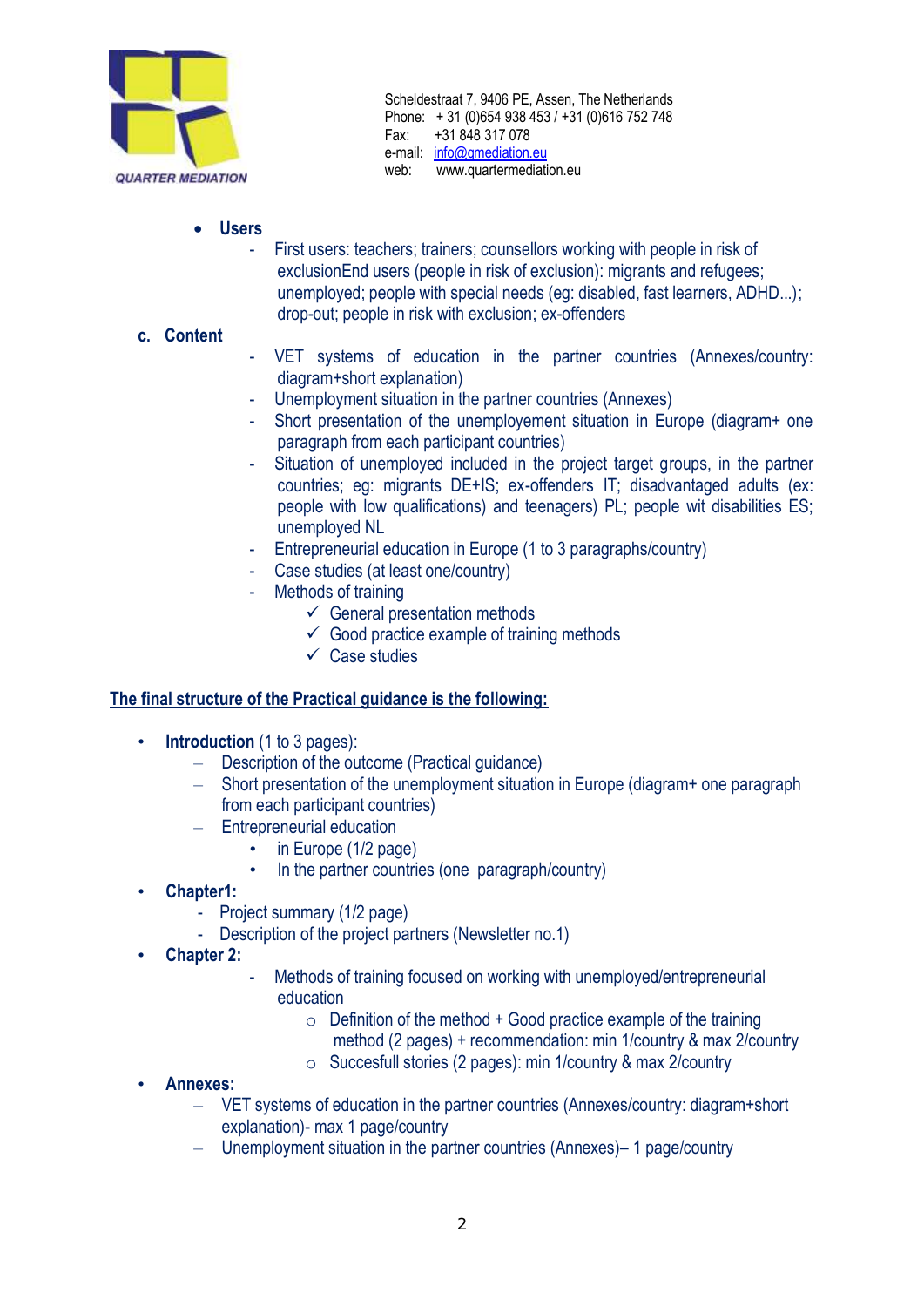

The progress of the Practical guidance Works will be discussed in the next Project meeting, in Iceland.

## *Friday, 13th of April 2012*

In the second day of the project meeting in The Netherlands, Quarter Mediation organized:

1. Visit to "**De Drentse Zaak**" in Assen [\(http://www.dedrentsezaak.nl/\)](http://www.dedrentsezaak.nl/). It includes and workshop, a guided tour and a presentation of the main activities.

*De Drentse Zaak is the unique incubator center for young entrepreneurs in the region of Drenthe (one of the 12th regions of The Netherlands), focusing on the entrepreneurs (ex: starters) willing to start their own bussiness independently and to have the freedom to practice their profesión. By working with De Drentse Zaak, the entrepreneurs receive training and advices regarding – for instance – how to make a good bussiness plan, are part of an entrepereneurial network, can use the facilities of the center and can even renta an office or a meeting room.*

2. Visit in "**Werkplein Ruimbaan**" in Assen [\(http://www.werkpleinbaanzicht.nl/\)](http://www.werkpleinbaanzicht.nl/) and the workshop with the topic "*How the community of Assen deals with young people, leading them to the labour market*".

*Werkplein Ruimbaan is a department of The Municipality of Assen, dealing with people looking for work and willing to be integrated in the Dutch society, by:*

- *providing working through an employment agency*
- *providing working and learning for job seekers*
- *providing work placement companies*

*The target group includes: people younger than 27; entrepreneurs; employers; volunteers.*

*The visit includes a presentation and good practice examples by working with people younger that 27, splitted in 3 different groups:*

- *1. willing and able to work*
- *2. willing to work, but unable to do it*
- *3. not willing to work, but able to do it*

*In this respect, the Municipality of Assen gives financial support only to the people included in the second group, but is helping all the groups to find a job and to be integrated in the society. The biggest problems in finding a job are with the immigrants; even they could be higher qualified, the lack of the Dutch language competencies is a barrier in their professional growth and their way is harder than for the nationals.*